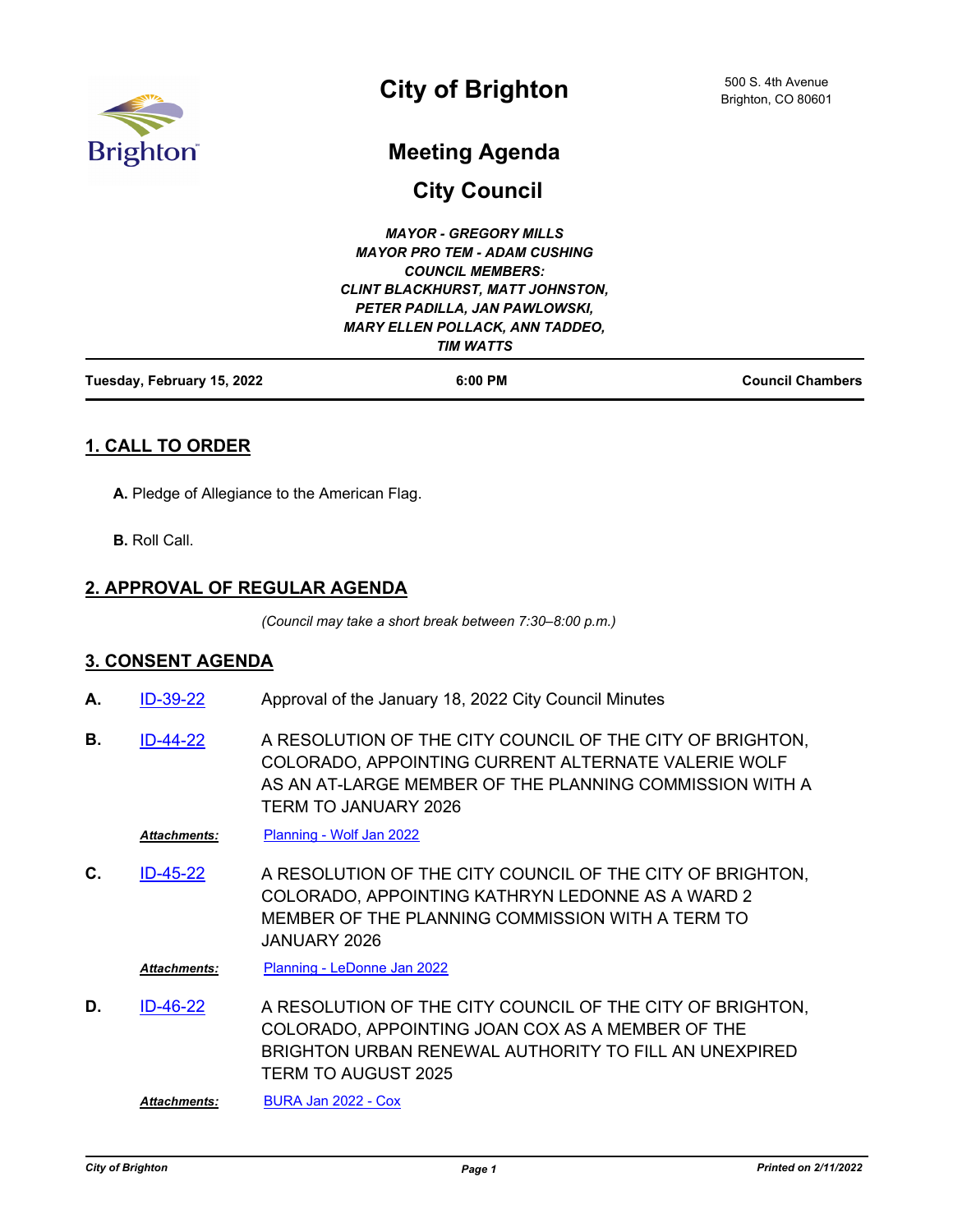| Е. | ID-58-22            | A RESOLUTION OF THE CITY COUNCIL OF THE CITY OF BRIGHTON,<br>COLORADO, RE-APPOINTING KATYA MISSAGHI AS AN AT-LARGE<br>MEMBER OF THE PARKS AND RECREATION ADVISORY BOARD<br>AND BIKE BRIGHTON SUB-COMMITTEE WITH A TERM TO JANUARY<br>2026                                                                                                                                 |
|----|---------------------|---------------------------------------------------------------------------------------------------------------------------------------------------------------------------------------------------------------------------------------------------------------------------------------------------------------------------------------------------------------------------|
|    | <b>Attachments:</b> | P&R - Bike Feb 2022 Missaghi                                                                                                                                                                                                                                                                                                                                              |
| F. | ID-56-22            | A RESOLUTION OF THE CITY COUNCIL OF THE CITY OF BRIGHTON,<br>COLORADO, APPROVING A CONSTRUCTION, OPERATIONS, AND<br>REIMBURSEMENT AGREEMENT WITH BROOKFIELD RESIDENTIAL<br>(COLORADO), LLC FOR THE CONSTRUCTION AND<br>REIMBURSEMENT OF A PARKING LOT AND OTHER CITY<br>IMPROVEMENTS, AND AUTHORIZING THE CITY MANAGER TO<br>EXECUTE SAID AGREEMENT ON BEHALF OF THE CITY |
|    | <b>Attachments:</b> | <b>Resolution - Brookfield Reimbursement</b>                                                                                                                                                                                                                                                                                                                              |
|    |                     | Construction, Operations and Reimbursement Agreement (Parking Lot, Non-Po)                                                                                                                                                                                                                                                                                                |
|    |                     | Donelson Parking Lot Non-Potable Reimbursement PowerPoint (2)                                                                                                                                                                                                                                                                                                             |
|    |                     | <b>56 PPT</b>                                                                                                                                                                                                                                                                                                                                                             |
| G. | ID-63-22            | A RESOLUTION OF THE CITY COUNCIL OF THE CITY OF BRIGHTON,<br>COLORADO, APPROVING A FARM MAINTENANCE AGREEMENT<br>WITH BOOTS AND SHORTY FOR CITY-OWNED REAL PROPERTY<br>LOCATED AT 1594 E. BROMLEY LANE, BRIGHTON, COLORADO<br>80601, AND AUTHORIZING THE CITY MANAGER TO EXECUTE SAID<br>FARM MAINTENANCE AGREEMENT ON BEHALF OF THE CITY                                 |
|    | Attachments:        | <b>Bromley Hishinuma Farm Reso v.3</b>                                                                                                                                                                                                                                                                                                                                    |
|    |                     | Bromley Hishinuma Farm Maintenance Agreement.doc                                                                                                                                                                                                                                                                                                                          |
| Η. | $ID-40-22$          | A RESOLUTION OF THE CITY COUNCIL OF THE CITY OF BRIGHTON,<br>COLORADO, APPROVING AN INTERGOVERNMENTAL AGREEMENT<br>BETWEEN THE CITY OF BRIGHTON AND THE ADAMS COUNTY                                                                                                                                                                                                      |

BETWEEN THE CITY OF BRIGHTON AND THE ADAMS COUNTY SHERIFF'S OFFICE FOR THE PROVISION OF LAW ENFORCEMENT AND ADMINISTRATIVE PERSONNEL, AUTHORIZING THE CITY MANAGER TO EXECUTE SAID IGA ON BEHALF OF THE CITY, AND TO UNDERTAKE SUCH TASKS AND EXECUTE SUCH DOCUMENTS AS MAY BE REQUIRED TO IMPLEMENT SAID IGA ON BEHALF OF THE **CITY** 

[Terminal Guard IGA 2022](http://brightonco.legistar.com/gateway.aspx?M=F&ID=618a9526-72cb-43f2-aefc-0e9c669e86c8.docx) *Attachments:*

> [Adams County Termial Guard - 2022](http://brightonco.legistar.com/gateway.aspx?M=F&ID=7a70956d-15ca-411f-83ab-6b0acd47f017.pptx) [40 PPT](http://brightonco.legistar.com/gateway.aspx?M=F&ID=7787d87e-340d-4d6a-9374-9f439fa34d92.pdf)

### **4. CEREMONIES**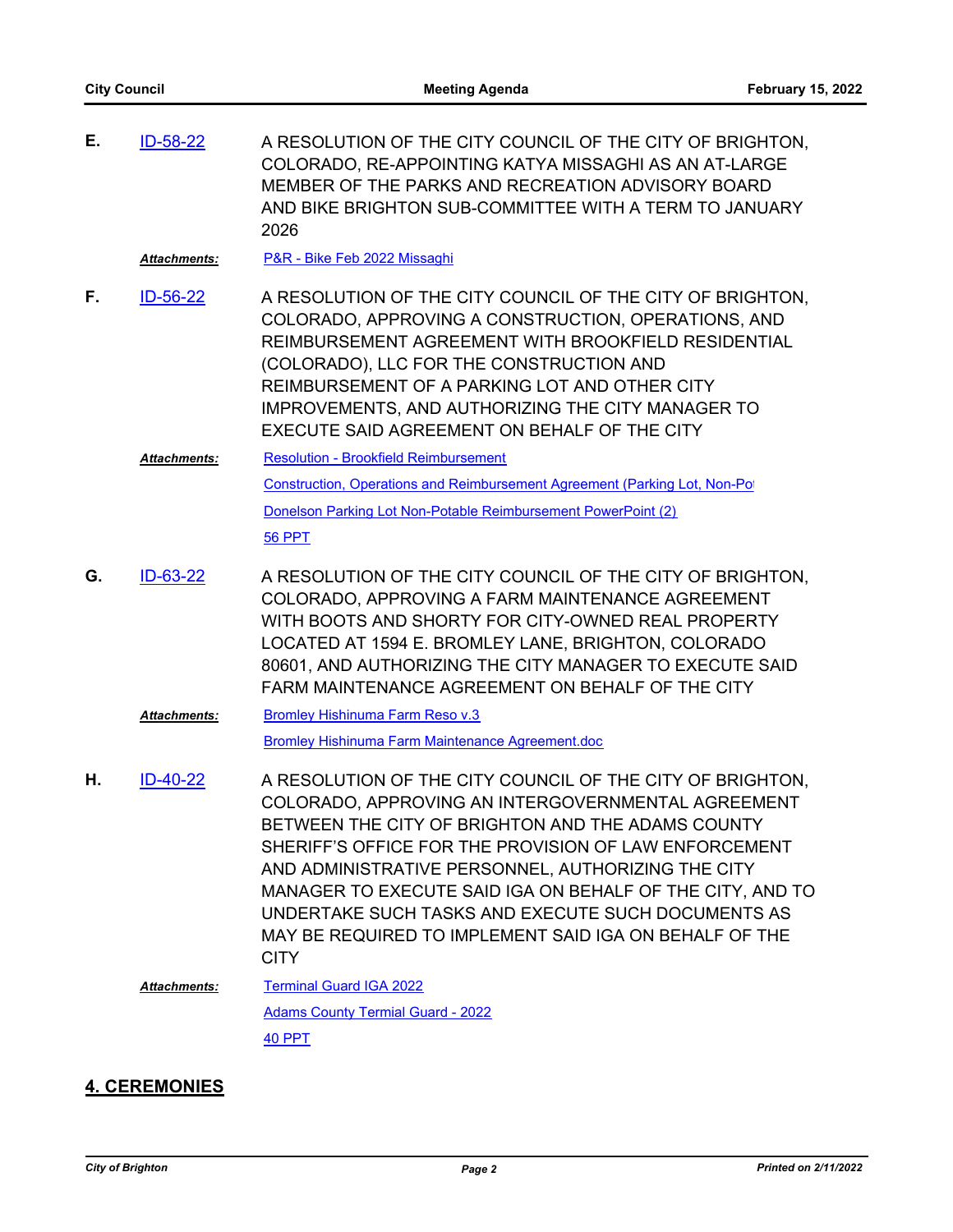- **A.** [ID-139-18](http://brightonco.legistar.com/gateway.aspx?m=l&id=/matter.aspx?key=2953) Swearing In of New Board and Commission Members
- **B.** [ID-59-22](http://brightonco.legistar.com/gateway.aspx?m=l&id=/matter.aspx?key=4698) School Resource Officer Appreciation Day Proclamation

*Attachments:* [SRO Appreciation Day Proclamation](http://brightonco.legistar.com/gateway.aspx?M=F&ID=eb9f85b6-2aed-45f4-ab96-757a5379eba3.pdf)

# **5. PUBLIC INVITED TO BE HEARD ON MATTERS NOT ON THE AGENDA (Speakers limited to five minutes)**

### **6. PUBLIC HEARINGS**

### **7. ORDINANCES FOR INITIAL CONSIDERATION**

AN ORDINANCE OF THE CITY COUNCIL OF THE CITY OF BRIGHTON, COLORADO, APPROVING THE REZONING VIA PLANNED DEVELOPMENT OF THE MOUNTAIN VIEW ESTATES SUBDIVISION, FILINGS 1 AND 2, FROM R-1 AND R-1-B TO THE MOUNTAIN VIEW ESTATES PLANNED DEVELOPMENT, GENERALLY LOCATED TO THE NORTH OF BRIDGE ST., SOUTH OF BASELINE RD., WEST OF TELLURIDE ST., AND EAST OF THE BRIGHTON LATERAL DITCH, AND LOCATED IN A PORTION OF THE WEST HALF OF SECTION 4, TOWNSHIP 1 SOUTH, RANGE 66 WEST OF THE 6TH PRINCIPAL MERIDIAN, CITY OF BRIGHTON, COUNTY OF ADAMS, STATE OF COLORADO (CONTINUED FROM FEBRUARY 1, 2022) **A.** [ID-61-22](http://brightonco.legistar.com/gateway.aspx?m=l&id=/matter.aspx?key=4700)

[Mountain\\_View\\_Estates\\_PD\\_CC\\_Ordinance](http://brightonco.legistar.com/gateway.aspx?M=F&ID=4f9a3e8b-98e4-4a05-9e43-534b49cb8f18.docx) [City Council staff report from February 1, 2022](http://brightonco.legistar.com/gateway.aspx?M=F&ID=690fdeea-a7f9-44ea-a3fd-0e336008cbe8.pdf) *Attachments:*

[Copy of the Planning Commission Resolution #22-1](http://brightonco.legistar.com/gateway.aspx?M=F&ID=4ebc424c-2ffb-4f99-ad77-de44879d87c4.pdf)

[Aerial Map by City Staff](http://brightonco.legistar.com/gateway.aspx?M=F&ID=5234e072-e194-4bcb-9c34-1b28356899e1.pdf)

[Proposed Planned Development by Applicant](http://brightonco.legistar.com/gateway.aspx?M=F&ID=a5da6126-858e-4fa7-9b6b-ae462248cf26.pdf)

[Traffic Conformance Memo](http://brightonco.legistar.com/gateway.aspx?M=F&ID=41ba31e0-a37a-4694-8c90-16fa84769e4c.pdf)

[Neighboring Property Owner Notification](http://brightonco.legistar.com/gateway.aspx?M=F&ID=717d8090-c8ce-4a8a-9044-dd57e294cbde.pdf)

[Radius Map of Notice Mailing](http://brightonco.legistar.com/gateway.aspx?M=F&ID=4f775082-6eb3-4054-aeee-18f81d755b68.pdf)

[Addresses of Property Owners Notified](http://brightonco.legistar.com/gateway.aspx?M=F&ID=3c980d9a-9094-4b45-8107-92a09cd4dc2c.pdf)

[Public Notice on Website](http://brightonco.legistar.com/gateway.aspx?M=F&ID=cccb8ee0-bd00-4c97-a2d7-5a502d0f682d.pdf)

[Website Notice Posting Verification](http://brightonco.legistar.com/gateway.aspx?M=F&ID=5a9f830b-af7c-4506-b0e1-fd5615bba44c.pdf)

**[Affidavit of Posting with Sign Photographs](http://brightonco.legistar.com/gateway.aspx?M=F&ID=9835ad10-952e-45e2-96f1-2cd27ac59033.pdf)** 

[Draft City Staff PowerPoint Presentation](http://brightonco.legistar.com/gateway.aspx?M=F&ID=4f2b448e-429c-474d-9202-6e749283530c.pdf)

# **8. ORDINANCES FOR FINAL CONSIDERATION**

# **9. RESOLUTIONS**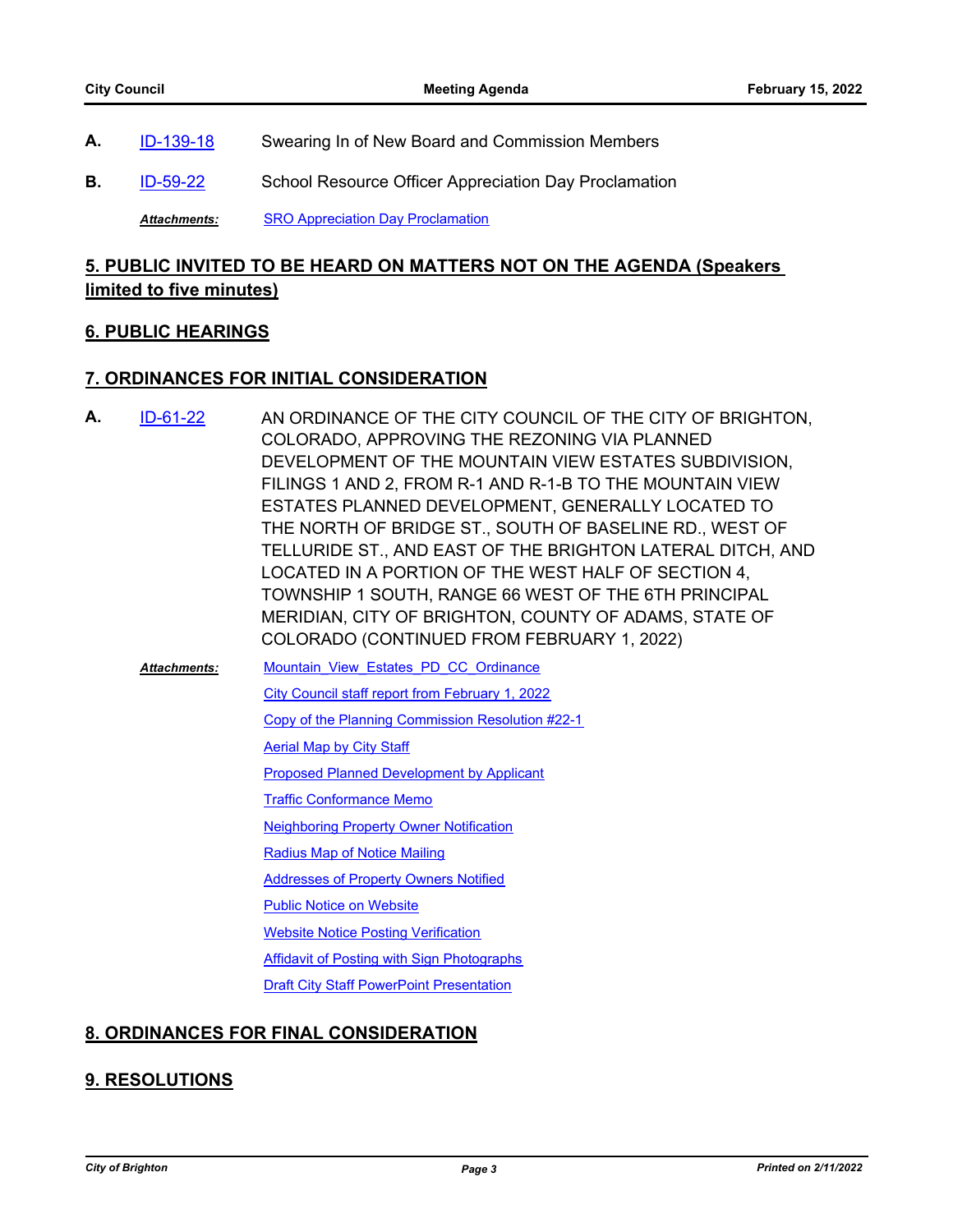| А. | $ID-51-22$           | A RESOLUTION OF THE CITY COUNCIL OF THE CITY OF BRIGHTON,<br>COLORADO, APPROVING THE PLACEMENT OF A PLAQUE ON<br>MEMORIAL PARKWAY RECOGNIZING JIM JEAGER FOR HIS SERVICE<br>TO THE BRIGHTON COMMUNITY                                                                                                                                                                                                                                                                                                                                                |
|----|----------------------|------------------------------------------------------------------------------------------------------------------------------------------------------------------------------------------------------------------------------------------------------------------------------------------------------------------------------------------------------------------------------------------------------------------------------------------------------------------------------------------------------------------------------------------------------|
|    | Attachments:         | Jim Jeager Memorial Parkway Resolution                                                                                                                                                                                                                                                                                                                                                                                                                                                                                                               |
|    |                      | <b>Jim Jeager Memorial Parkway Petition</b>                                                                                                                                                                                                                                                                                                                                                                                                                                                                                                          |
| В. | ID-60-22             | A RESOLUTION OF THE CITY COUNCIL OF THE CITY OF BRIGHTON,<br>COLORADO, APPROVING THAT CERTAIN "PARTIAL RELEASE,<br>REASSIGNMENT, AND ASSUMPTION OF THE VESTAS BRIGHTON<br>NORTH CAMPUS SUBDIVISION, FILING NO. 1 DEVELOPMENT<br>AGREEMENT" ("ASSIGNMENT"), AND AUTHORIZING THE MAYOR TO<br><b>EXECUTE THE ASSIGNMENT FOR THE CITY</b>                                                                                                                                                                                                                |
|    | <b>Attachments:</b>  | <b>Resolution for Approval</b>                                                                                                                                                                                                                                                                                                                                                                                                                                                                                                                       |
|    |                      | <b>Proposed Assignment Agreement</b>                                                                                                                                                                                                                                                                                                                                                                                                                                                                                                                 |
|    |                      | <b>Vestas Blades and Nacelle Campus Annexation Agreement</b>                                                                                                                                                                                                                                                                                                                                                                                                                                                                                         |
|    |                      | Vestas Brighton North Campus Subdivision, Filing No. 1 Final Plat                                                                                                                                                                                                                                                                                                                                                                                                                                                                                    |
|    |                      | Vestas Brighton North Campus Subdivision, Filing No. 1 Development Agreeme                                                                                                                                                                                                                                                                                                                                                                                                                                                                           |
|    |                      | <b>Draft Staff Presentation</b>                                                                                                                                                                                                                                                                                                                                                                                                                                                                                                                      |
| C. | ID-52-22             | A RESOLUTION OF THE CITY COUNCIL OF THE CITY OF BRIGHTON,<br>COLORADO, ACCEPTING THE QUOTE OF LUCERO CONCRETE, LLC<br>AND APPROVING THE PROCUREMENT OF SOUTH OUTFALL TRAIL<br>REPLACEMENT, PROJECT #21-006816M.1 ("PROJECT"), TO LUCERO<br>CONCRETE, LLC FOR THE AMOUNT OF ONE HUNDRED SIXTEEN<br>THOUSAND FOUR HUNDRED TWENTY FIVE DOLLARS (\$116,425.00),<br>AND AUTHORIZING THE CITY MANAGER, OR DESIGNEE, TO<br>EXECUTE AND SIGN THE TASK ORDER TO THE ORIGINAL<br>CONTRACT ON BEHALF OF THE CITY AND THE CITY CLERK TO<br><b>ATTEST THERETO</b> |
|    | <u> Attachments:</u> | resolution south outfall concrete 2022                                                                                                                                                                                                                                                                                                                                                                                                                                                                                                               |
|    |                      | south outfall trail power point 2022                                                                                                                                                                                                                                                                                                                                                                                                                                                                                                                 |
|    |                      | 52 PPT                                                                                                                                                                                                                                                                                                                                                                                                                                                                                                                                               |